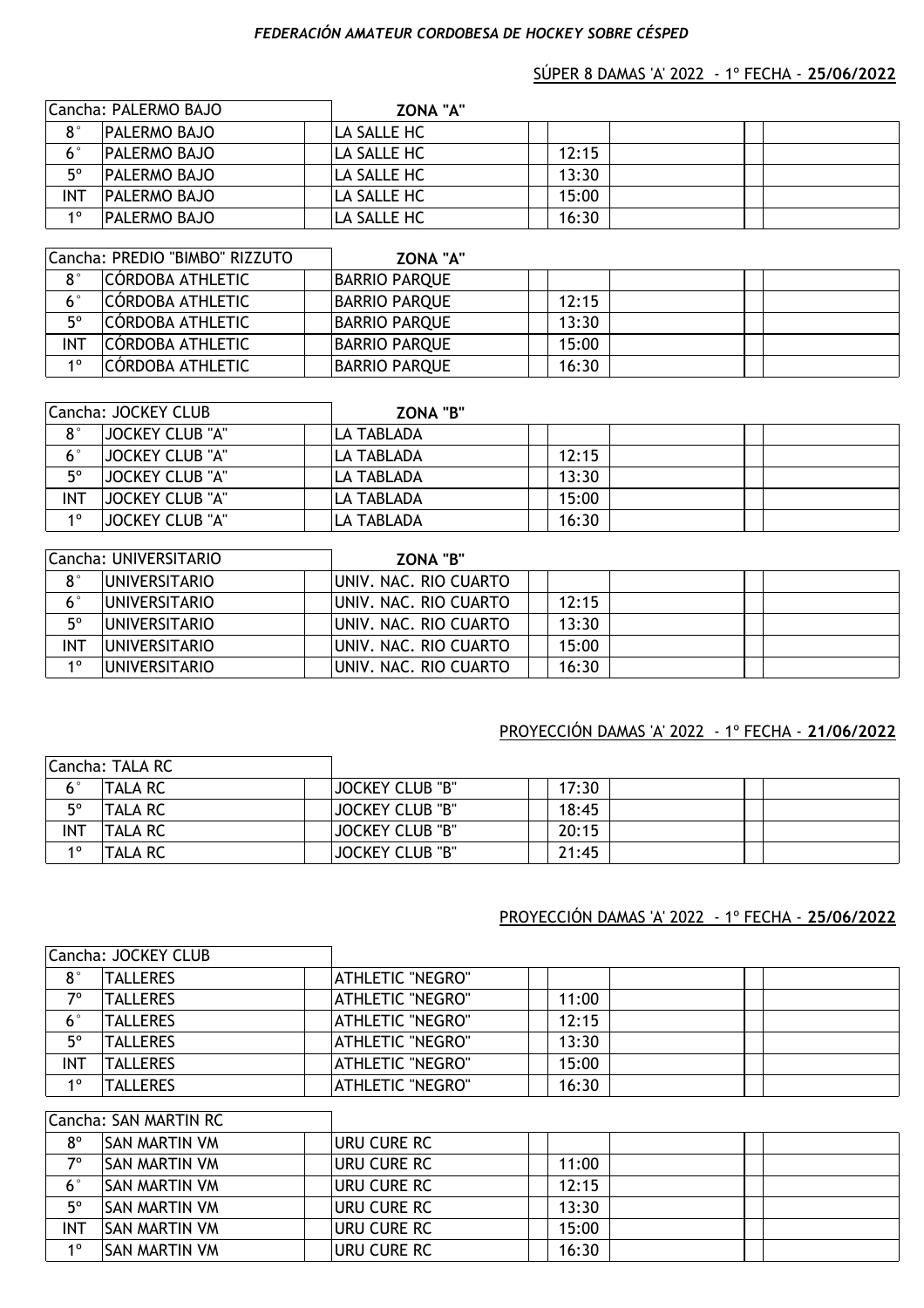|             | Cancha: CARLOS PAZ RC |                              |       |  |
|-------------|-----------------------|------------------------------|-------|--|
| $8^{\circ}$ | ICARLOS PAZ RC        | UNIVERSITARIO "ROJO"         |       |  |
|             | ICARLOS PAZ RC        | IUNIVERSITARIO "ROJO"        | 12:15 |  |
| 50          | ICARLOS PAZ RC        | <b>IUNIVERSITARIO "ROJO"</b> | 13:30 |  |
| INT         | ICARLOS PAZ RC        | IUNIVERSITARIO "ROJO"        | 15:00 |  |
| 10          | CARLOS PAZ RC         | IUNIVERSITARIO "ROJO"        | 16:30 |  |

# PROMOCIÓN DAMAS 'B1' 2022 - 1º FECHA - **25/06/2022**

|             | Cancha: 7 SOLES UNIVERSITARIO     |                     |       |  |
|-------------|-----------------------------------|---------------------|-------|--|
| $8^{\circ}$ | <b>JUVENIL B° COMERCIAL</b>       | TALA RC "BLANCO"    |       |  |
| $7^\circ$   | UNIVERSITARIO "BLANCO"            | TALA RC "BLANCO"    | 11:00 |  |
| $6^{\circ}$ | UNIVERSITARIO "BLANCO"            | TALA RC "BLANCO"    | 12:15 |  |
| $5^\circ$   | UNIVERSITARIO "BLANCO"            | TALA RC "BLANCO"    | 13:30 |  |
| <b>INT</b>  | UNIVERSITARIO "BLANCO"            | TALA RC "BLANCO"    | 15:00 |  |
| $1^{\circ}$ | UNIVERSITARIO "BLANCO"            | TALA RC "BLANCO"    | 16:30 |  |
|             | Cancha: LA SALLE HC               |                     |       |  |
| $8^{\circ}$ | LA SALLE HC "BLANCO"              | ANTÁRTIDA ARGENTINA |       |  |
| $7^\circ$   | LA SALLE HC "BLANCO"              | ANTÁRTIDA ARGENTINA | 11:00 |  |
| $6^{\circ}$ | LA SALLE HC "BLANCO"              | ANTÁRTIDA ARGENTINA | 12:15 |  |
| $5^\circ$   | LA SALLE HC "BLANCO"              | ANTÁRTIDA ARGENTINA | 13:30 |  |
| <b>INT</b>  | LA SALLE HC "BLANCO"              | ANTÁRTIDA ARGENTINA | 15:00 |  |
| $1^{\circ}$ | LA SALLE HC "BLANCO"              | ANTÁRTIDA ARGENTINA | 16:30 |  |
|             | Cancha: CÓRDOBA RUGBY             |                     |       |  |
| $8^{\circ}$ | CÓRDOBA RUGBY                     | LA TABLADA "ROJO"   |       |  |
| $7^\circ$   | CÓRDOBA RUGBY                     | LA TABLADA "ROJO"   | 11:00 |  |
| $6^{\circ}$ | CÓRDOBA RUGBY                     | LA TABLADA "ROJO"   | 12:15 |  |
| $5^{\circ}$ | CÓRDOBA RUGBY                     | LA TABLADA "ROJO"   | 13:30 |  |
| <b>INT</b>  | CÓRDOBA RUGBY                     | LA TABLADA "ROJO"   | 15:00 |  |
| $1^{\circ}$ | CÓRDOBA RUGBY                     | LA TABLADA "ROJO"   | 16:30 |  |
|             | Cancha: POLID. MUNIC. ALTA GRACIA |                     |       |  |
| $8^{\circ}$ | <b>ALTA GRACIA RC</b>             |                     |       |  |
| $7^\circ$   | <b>ALTA GRACIA RC</b>             | UNIV. NAC. CÓRDOBA  | 11:00 |  |
|             |                                   |                     |       |  |

|     | TALTA GRACIA RC | IUNIV. NAC. CORDOBA | 11:00 |  |
|-----|-----------------|---------------------|-------|--|
|     | IALTA GRACIA RC | IUNIV. NAC. CÓRDOBA | 12:15 |  |
| ᄗ   | IALTA GRACIA RC | IUNIV. NAC. CÓRDOBA | 13:30 |  |
| INT | IALTA GRACIA RC | UNIV. NAC. CÓRDOBA  | 15:00 |  |
| 10  | IALTA GRACIA RC | UNIV. NAC. CÓRDOBA  | 16:30 |  |

# TORNEO OFICIAL DAMAS 'B2' 2022 - 11º FECHA - **25/06/2022**

| Cancha: UNIV. SIGLO 21 |                              | <b>ZONA "A"</b>           |       |  |
|------------------------|------------------------------|---------------------------|-------|--|
| 70                     | LA SALLE HC "CELESTE"        | <b>JOCKEY CLUB "ROJO"</b> | 11:00 |  |
|                        | LA SALLE HC "CELESTE"        | <b>JOCKEY CLUB "ROJO"</b> | 12:15 |  |
| $5^{\circ}$            | <b>LA SALLE HC "CELESTE"</b> | <b>JOCKEY CLUB "ROJO"</b> | 13:30 |  |
| INT                    | LA SALLE HC "CELESTE"        | <b>JOCKEY CLUB "ROJO"</b> | 15:00 |  |
| 10                     | LA SALLE HC "CELESTE"        | <b>JOCKEY CLUB "ROJO"</b> | 16:30 |  |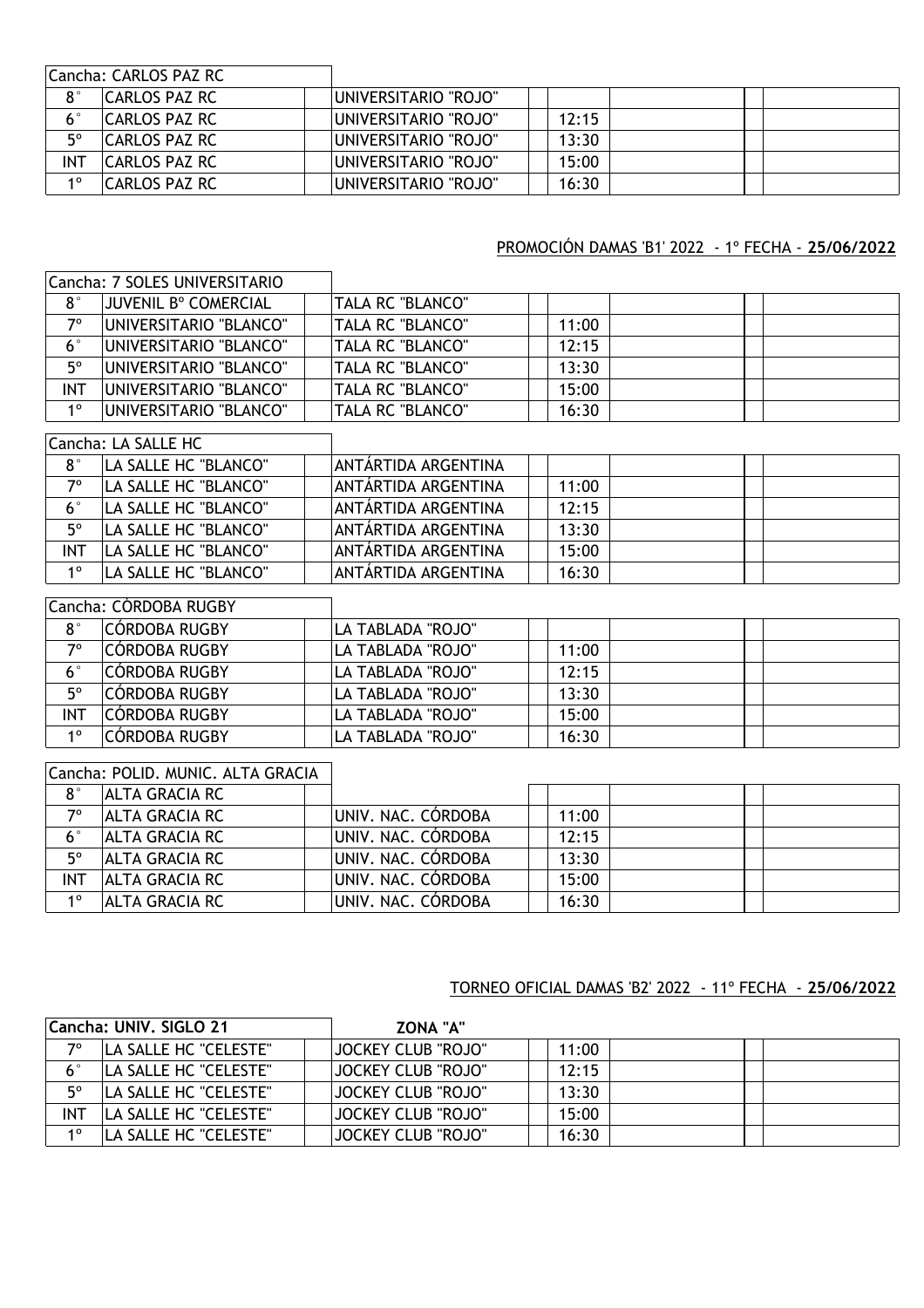|             | Cancha: LA TABLADA      | <b>ZONA "A"</b>              |       |  |
|-------------|-------------------------|------------------------------|-------|--|
| 70          | ILA TABLADA "AZULGRANA" | <b>BARRIO PARQUE "VERDE"</b> | 11:00 |  |
| $6^{\circ}$ | ILA TABLADA "AZULGRANA" | <b>BARRIO PARQUE "VERDE"</b> | 12:15 |  |
| 50          | ILA TABLADA "AZULGRANA" | BARRIO PARQUE "VERDE"        | 13:30 |  |
| INT         | LA TABLADA "AZULGRANA"  | <b>BARRIO PARQUE "VERDE"</b> | 15:00 |  |
| 10          | LA TABLADA "AZULGRANA"  | <b>BARRIO PARQUE "VERDE"</b> | 16:30 |  |

|             | Cancha: PALERMO BAJO    | <b>ZONA "A"</b>    |       |  |  |
|-------------|-------------------------|--------------------|-------|--|--|
| 70          | <b>PALERMO BAJO "B"</b> | JOCKEY VILLA MARIA | 11:00 |  |  |
| $6^{\circ}$ | <b>PALERMO BAJO "B"</b> | JOCKEY VILLA MARIA | 12:15 |  |  |
| $5^{\circ}$ | <b>PALERMO BAJO "B"</b> | JOCKEY VILLA MARIA | 13:30 |  |  |
| <b>INT</b>  | <b>PALERMO BAJO "B"</b> | JOCKEY VILLA MARIA | 15:00 |  |  |
| 10          | <b>PALERMO BAJO "B"</b> | JOCKEY VILLA MARIA | 16:30 |  |  |

|             | Cancha: PREDIO MUNIC. ICARDI | <b>ZONA "A"</b>      |       |  |
|-------------|------------------------------|----------------------|-------|--|
| 70          | <b>CALERA HOCKEY CLUB</b>    | ATHLETIC "ROJINEGRO" | 11:00 |  |
| $6^{\circ}$ | <b>CALERA HOCKEY CLUB</b>    | ATHLETIC "ROJINEGRO" | 12:15 |  |
| 50          | <b>CALERA HOCKEY CLUB</b>    | ATHLETIC "ROJINEGRO" | 13:30 |  |
| <b>INT</b>  | <b>CALERA HOCKEY CLUB</b>    | ATHLETIC "ROJINEGRO" | 15:00 |  |
| 10          | <b>CALERA HOCKEY CLUB</b>    | ATHLETIC "ROJINEGRO" | 16:30 |  |

|                | Cancha: TALA RC           | <b>ZONA "A"</b> |       |  |
|----------------|---------------------------|-----------------|-------|--|
| 70             | TALA RC "BLANCO Y NEGRO"  | UNION ONCATIVO  | 11:00 |  |
| $6^{\circ}$    | ITALA RC "BLANCO Y NEGRO" | UNIÓN ONCATIVO  | 12:15 |  |
| 50             | ITALA RC "BLANCO Y NEGRO" | UNIÓN ONCATIVO  | 13:30 |  |
| INT            | TALA RC "BLANCO Y NEGRO"  | UNIÓN ONCATIVO  | 15:00 |  |
| 1 <sup>0</sup> | ITALA RC "BLANCO Y NEGRO" | UNIÓN ONCATIVO  | 16:30 |  |

|     | Cancha: EL CARMEN MC | <b>ZONA "B"</b>        |       |  |
|-----|----------------------|------------------------|-------|--|
| 70  | <b>EL CARMEN MC</b>  | ATHLETIC "ROJO"        | 11:00 |  |
|     | <b>IEL CARMEN MC</b> | ATHLETIC "ROJO"        | 12:15 |  |
| 50  | <b>EL CARMEN MC</b>  | ATHLETIC "ROJO"        | 13:30 |  |
| INT | <b>IEL CARMEN MC</b> | ATHLETIC "ROJO"        | 15:00 |  |
| 10  | <b>EL CARMEN MC</b>  | <b>ATHLETIC "ROJO"</b> | 16:30 |  |

|     | Cancha: CARLOS PAZ RC | <b>ZONA "B"</b>   |       |  |
|-----|-----------------------|-------------------|-------|--|
| 70  | CARLOS PAZ RC "B"     | CÓRDOBA RUGBY "B" | 11:00 |  |
|     | CARLOS PAZ RC "B"     | CÓRDOBA RUGBY "B" | 12:15 |  |
| 50  | CARLOS PAZ RC "B"     | CÓRDOBA RUGBY "B" | 13:30 |  |
| INT | CARLOS PAZ RC "B"     | CÓRDOBA RUGBY "B" | 15:00 |  |
| 10  | CARLOS PAZ RC "B"     | CÓRDOBA RUGBY "B" | 16:30 |  |

|             | Cancha: BARRIO PAROUE  | <b>ZONA "B"</b>         |       |  |
|-------------|------------------------|-------------------------|-------|--|
| 70          | BARRIO PARQUE "BLANCO" | <b>PALERMO BAJO "C"</b> | 11:00 |  |
| $6^{\circ}$ | BARRIO PARQUE "BLANCO" | <b>PALERMO BAJO "C"</b> | 12:15 |  |
| $5^{\circ}$ | BARRIO PARQUE "BLANCO" | <b>PALERMO BAJO "C"</b> | 13:30 |  |
| <b>INT</b>  | BARRIO PARQUE "BLANCO" | <b>PALERMO BAJO "C"</b> | 15:00 |  |
| 10          | BARRIO PARQUE "BLANCO" | <b>PALERMO BAJO "C"</b> | 16:30 |  |

|             | Cancha: KEMPES        | <b>ZONA "B"</b>    |       |  |
|-------------|-----------------------|--------------------|-------|--|
| 70          | <b>MUNICIPALIDAD</b>  | ILA TABLADA "AZUL" | 11:00 |  |
| $6^{\circ}$ | <b>IMUNICIPALIDAD</b> | LA TABLADA "AZUL"  | 12:15 |  |
| 50          | <b>IMUNICIPALIDAD</b> | LA TABLADA "AZUL"  | 13:30 |  |
| <b>INT</b>  | <b>IMUNICIPALIDAD</b> | LA TABLADA "AZUL"  | 15:00 |  |
| 10          | <b>IMUNICIPALIDAD</b> | LA TABLADA "AZUL"  | 16:30 |  |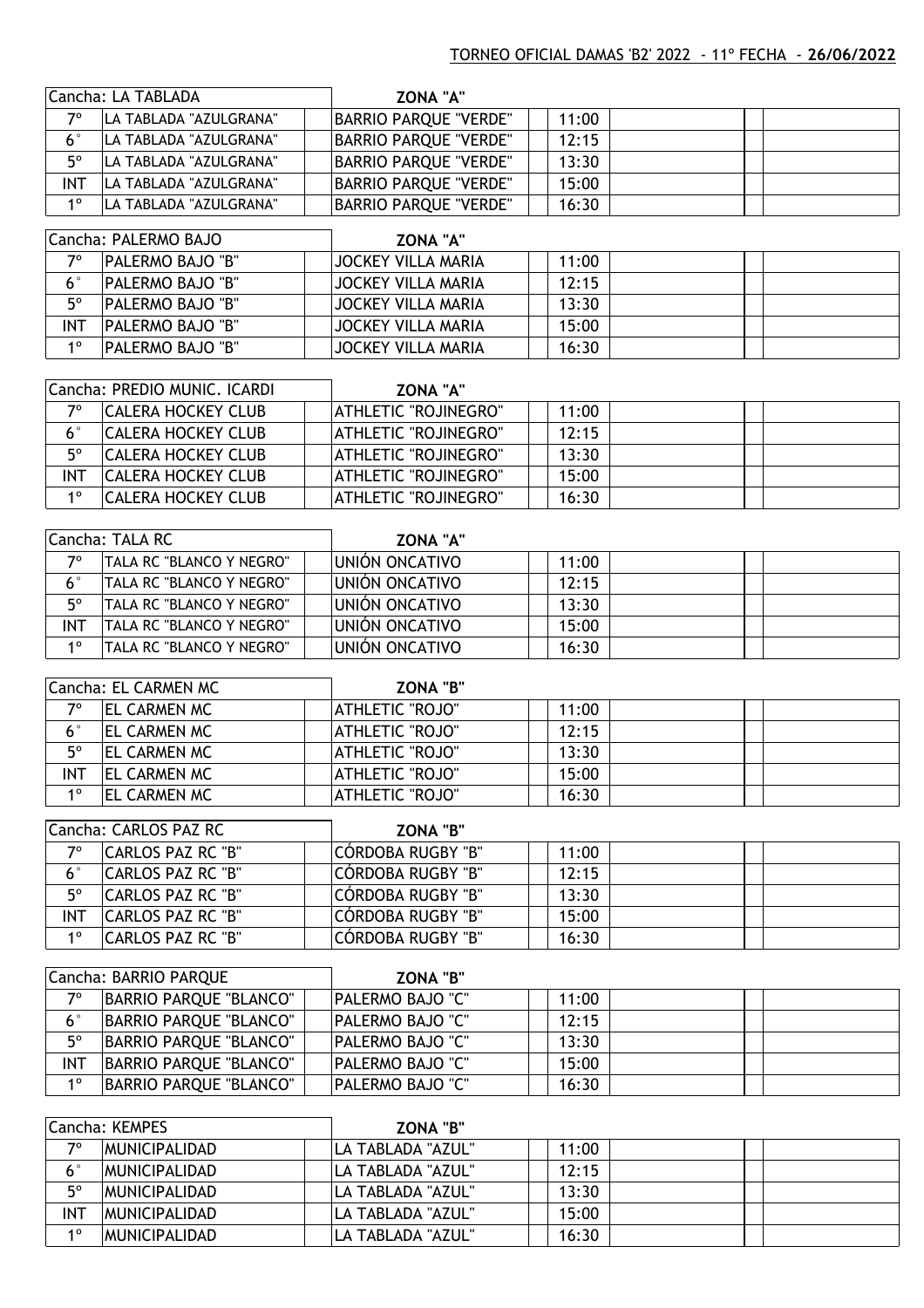|             | Cancha: UNIVERSITARIO | <b>ZONA "B"</b>        |       |  |
|-------------|-----------------------|------------------------|-------|--|
| 70          | TALLERES "B"          | IUNIV. NAC. RIO IV "B" | 11:00 |  |
| $6^{\circ}$ | 'TALLERES "B"         | IUNIV. NAC. RIO IV "B" | 12:15 |  |
| $5^{\circ}$ | TALLERES "B"          | UNIV. NAC. RIO IV "B"  | 13:30 |  |
| INT         | TALLERES "B"          | UNIV. NAC. RIO IV "B"  | 15:00 |  |
| 10          | TALLERES "B"          | UNIV. NAC. RIO IV "B"  | 16:30 |  |

# TORNEO OFICAL DAMAS 'C" 2022, INTERZONALES - 2º FECHA - **26/06/2022**

|            | Cancha: JOCKEY CLUB |             |       |  |
|------------|---------------------|-------------|-------|--|
| 10         | <b>TALLERES "C"</b> | AGEC        | 14:15 |  |
| <b>INT</b> | <b>TALLERES "C"</b> | <b>AGEC</b> | 15:45 |  |
| MEN        | <b>TALLERES "C"</b> | <b>AGEC</b> | 17:15 |  |

|            | Cancha: JOCKEY CLUB         |                 |       |  |
|------------|-----------------------------|-----------------|-------|--|
| 10         | <b>JOCKEY CLUB "BLANCO"</b> | Uru cure RC "B" | 10:00 |  |
| MEN        | <b>JOCKEY CLUB "BLANCO"</b> | uru cure RC "B" | 11:30 |  |
| <b>INT</b> | <b>JOCKEY CLUB "BLANCO"</b> | uru cure RC "B" | 12:45 |  |

|             | Cancha: EL NORTE (RIO II) |                             |       |  |
|-------------|---------------------------|-----------------------------|-------|--|
| <b>MEN</b>  | <b>EL NORTE</b>           | <b>JUVENIL B° COMERCIAL</b> | 13:45 |  |
| <b>INT</b>  | <b>EL NORTE</b>           | UNIV. CATÓLICA              | 15:00 |  |
| $1^{\circ}$ | <b>EL NORTE</b>           | <b>ATHLETIC "BLANCO"</b>    | 16:30 |  |
|             | Cancha: BOCHAS SPORT      |                             |       |  |
| <b>MEN</b>  | <b>BOCHAS SPORT</b>       | <b>CALERA CENTRAL</b>       | 11:00 |  |
| <b>INT</b>  | <b>BOCHAS SPORT</b>       | <b>CALERA CENTRAL</b>       | 12:15 |  |
| $1^{\circ}$ | <b>BOCHAS SPORT</b>       | <b>CALERA CENTRAL</b>       | 13:45 |  |
|             |                           |                             |       |  |

|            | Cancha: UNIV. SIGLO 21 |                    |       |  |  |
|------------|------------------------|--------------------|-------|--|--|
| <b>MEN</b> | LA TABLADA "BLANCO"    | <b>BAGUALES RC</b> | 13:45 |  |  |
| <b>INT</b> | UNIV. SIGLO 21         | <b>BAGUALES RC</b> | 15:00 |  |  |
| 10         | UNIV. SIGLO 21         | <b>BAGUALES RC</b> | 16:30 |  |  |

| Cancha: 7 SOLES UNIVERSITARIO |
|-------------------------------|
|-------------------------------|

1

٦

| <b>MEN</b> | <b>LAS VERDES</b> | 9 DE JULIO (RIO III) | 13:45 |  |  |
|------------|-------------------|----------------------|-------|--|--|
| <b>INT</b> | <b>LAS VERDES</b> | 9 DE JULIO (RIO III) | 15:00 |  |  |
| 40         | <b>LAS VERDES</b> | 9 DE JULIO (RIO III) | 16:30 |  |  |

|            | Cancha: SAN MARTIN RC |                          |       |  |  |
|------------|-----------------------|--------------------------|-------|--|--|
| MEN        | <b>SAN MARTIN "B"</b> | <b>GIGANTES DE PILAR</b> | 13:45 |  |  |
| <b>INT</b> | <b>SAN MARTIN "B"</b> | <b>GIGANTES DE PILAR</b> | 15:00 |  |  |
| 10         | <b>SAN MARTIN "B"</b> | <b>GIGANTES DE PILAR</b> | 16:30 |  |  |

# Cancha: JOCKEY RIO CUARTO

| <b>40</b> | <b>JOCKEY RIO CUARTO</b> | LA TABLADA "BLANCO" | 12:00 |  |
|-----------|--------------------------|---------------------|-------|--|
| MEN       | JOCKEY RIO CUARTO        | LA TABLADA "BLANCO" | 13:15 |  |
| INT       | <b>JOCKEY RIO CUARTO</b> | LA TABLADA "BLANCO" | 15:00 |  |